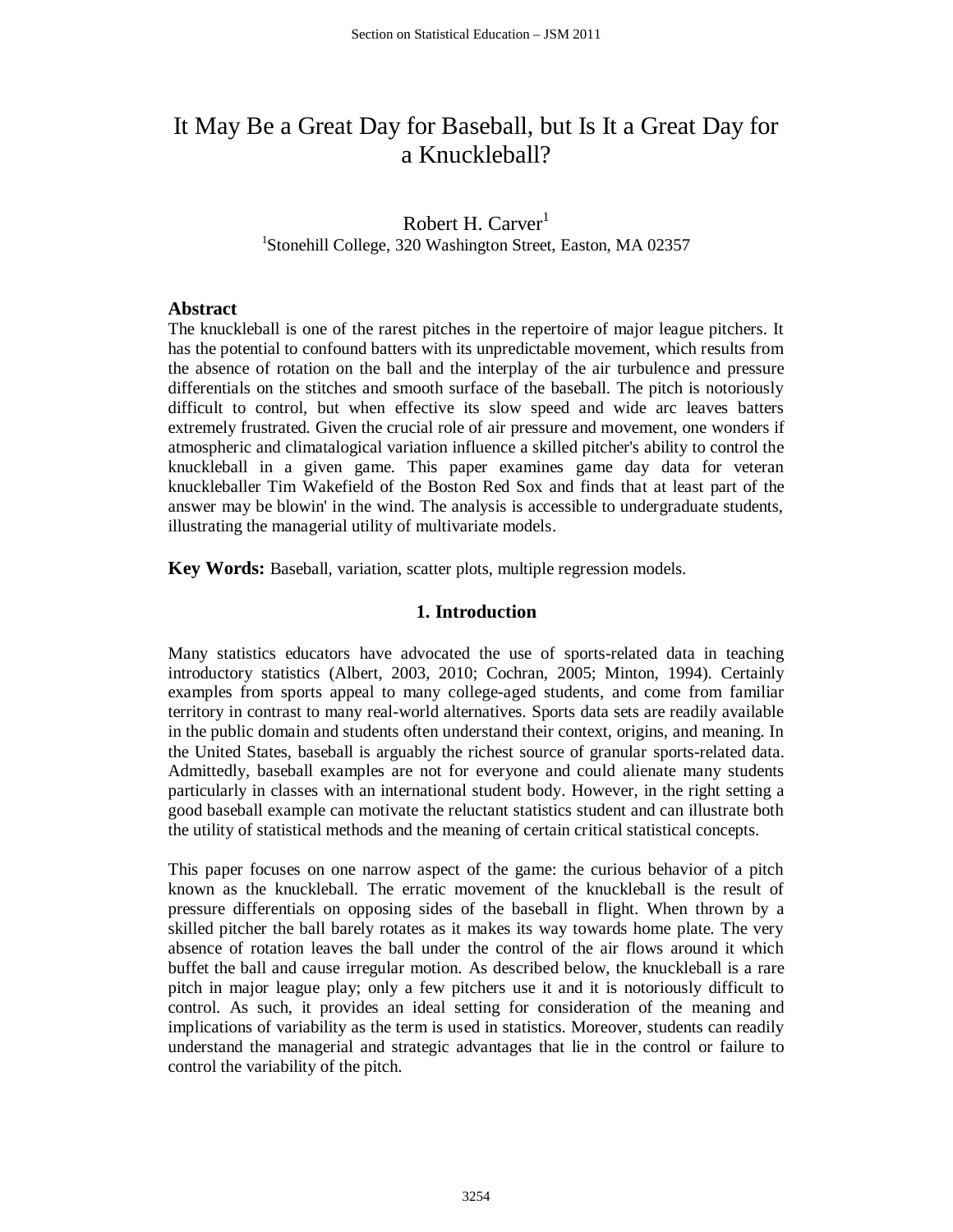As a fan of the Boston Red Sox and their veteran knuckleballer Tim Wakefield, I have long been curious about the volatility of this pitch. Casual observation suggests that there are games when the pitch is ineffective almost from the outset while on other days, the pitch is as good as any combination thrown by major league pitchers. Given the extent to which the ball's movement is influenced by air flow and pressure differentials, one wonders whether environmental factors can predict whether a given outing will be disastrous or successful. This curiosity led to two basic questions:

- How much, if at all, do atmospheric conditions affect knuckleball movement?
- Can pre-game weather conditions help to predict pitching performance for a knuckleball pitcher?

Because the questions in this study involve the relationship between weather and the behavior of a knuckleball, the study also provides a context in which to teach the underlying ideas of *conditional* distributions. It's a small step for students to internalize the idea that this particular pitch might behave differently depending on wind, humidity, barometric pressure—collectively known as atmospheric conditions.

Finally, because baseball fans in the class are presumably comfortable with the notion that a pitcher's effectiveness on a given day depends on a variety of factors, this example is a prime candidate for introducing the basic multiple regression model. Additionally the dataset and study described here provide opportunities to illustrate techniques and concepts relevant to study design, measurement, data preparation, proxy variables, multivariate modeling, and interpretation of model estimates.

## **2. Literature Review**

The theme of the 2011 Joint Statistical Meetings is "Statistics: An All Encompassing Discipline." One might apply an analogous phrase to baseball. Scholarly and literary interest in baseball has deep roots, with analyses coming from an array of disciplines. Novelists and journalists have long found baseball to provide rich context for fiction and for engaging behind-the-scenes reporting [\(Goodwin, 1998;](#page-13-3) [R. Kahn, 1987;](#page-13-4) [King, 1999;](#page-13-5) [Lewis, 2004;](#page-14-1) [Malamud, 2003;](#page-14-2) [Will, 1991\)](#page-14-3). Economists have built valuation models to assess the contributions of players to their team and statisticians have examined the longterm performance of individual players [\(Depken, 2000;](#page-13-6) [L. M. Kahn, 1993;](#page-13-7) [Koop, 2002;](#page-14-4) [Scahill, 1990;](#page-14-5) [Schall & Smith, 2000;](#page-14-6) [Scully, 1974\)](#page-14-7).

Physicists have taken special interest, both from the standpoint of opportunities for engaging students in familiar real-world phenomena–baseball is just one favorite sport among physicists–and for improving the game. The now-classic source is R.K. Adair's little book *The Physics of Baseball* [\(Adair, 1990\)](#page-13-8). Adair's book covers all aspects of the game. As more data have become available, others have zeroed in on the flight of the pitched or batted ball, typically with an eye to optimizing performance (Bahill  $\&$ [Baldwin, 2007;](#page-13-9) [Clark,](#page-13-10) 2007; [Kagan, 2009;](#page-13-11) [Minton, 1994;](#page-14-0) [Sawicki, Hubbard, & Stronge,](#page-14-8)  [2003\)](#page-14-8).

Statisticians have taken special interest in baseball for many years, often focusing on offensive statistics – perhaps because of their wide availability since the earliest days of the game, perhaps because offense is exciting and so many of the game's icons made their contributions as batters [\(Albert, 1994;](#page-13-12) [Albright, 1993;](#page-13-13) [Bennett & Flueck, 1983\)](#page-13-14).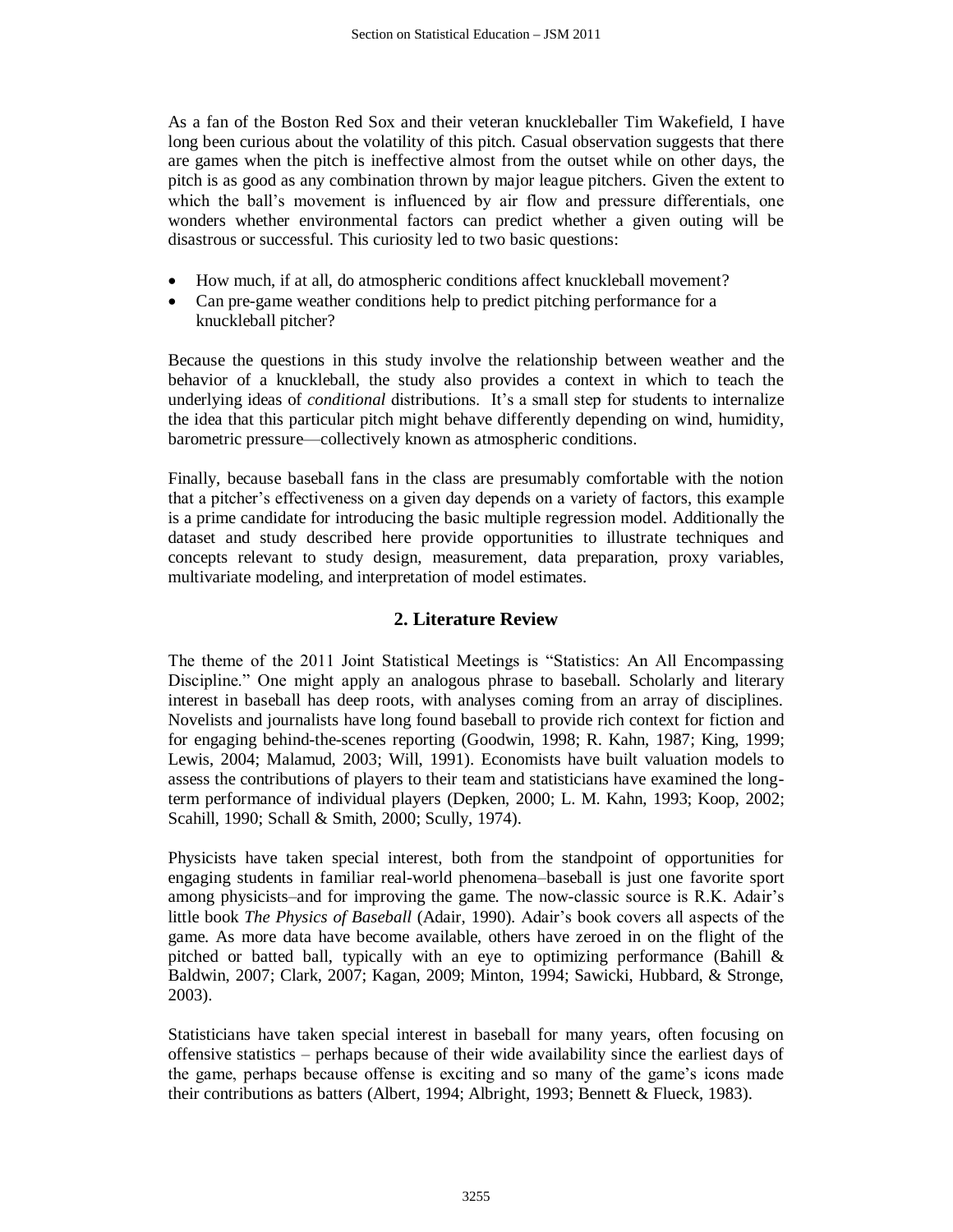At the 1988 Joint Statistical Meetings the Section on Statistical Graphics sponsored an exposition on graphical analyses, emphasizing the promise of integrating then-developing computer graphics and more traditional analysis. Hoaglin and Velleman surveyed the submissions in the exposition and reported that "the full dataset [for the expo] included data on pitchers separately, but most respondents dealt only with the hitters; we likewise restrict our attention to hitters here." [\(Hoaglin & Velleman, 1995\)](#page-13-15)

More recently, statistics educators have expressed considerable interest in the potential of baseball data to excite and engage students of statistics [\(Albert, 2003;](#page-13-0) [Cochran, 2005\)](#page-13-2). The emphasis on offense has been quite broad and persistent, probably due to the greater availability of hitting statistics. Watnik's dataset of MLB salaries is explicitly restricted to non-pitchers [\(Watnik, 1998\)](#page-14-9). In several cases, it seems to go almost without saying that studies should rely on offensive data: Berry *et al.* express the "blind spot" in classic fashion: "Baseball is rich in data. We have data on every player (non-pitcher) who has batted in Major League Baseball (MLB) in the modern era (1901-1996)" [\(Berry, Reese,](#page-13-16)  [& Larkey, 1999\)](#page-13-16). Even as pitching statistics have gained attention the overwhelming volume of batting records often keeps the pitchers' statistics warming the bench, so to speak. Consider, for example Koop's 2002 article comparing players' performance (p. 711): "Data limitations make it difficult to model defensive performance. Accordingly, all pitchers are omitted from the sample…"[\(Koop, 2002\)](#page-14-4).

Kahn's analysis treats pitchers and non-pitchers separately, as do Schall & Smith [\(L. M.](#page-13-7)  [Kahn, 1993;](#page-13-7) [Schall & Smith, 2000\)](#page-14-6). Lackritz incorporated some pitching statistics in his models of salaries[\(Lackritz, 1990\)](#page-14-10). Rosner *et al.* did ground-breaking work about 15 years ago, but the more recent explosion of data collection has stimulated much more work on pitching, thanks to the availability of play-by-play data for every game starting in 1984 [\(Rosner, Mosteller, & Youtz, 1996\)](#page-14-11).

1984 was a watershed year for pitching data when Dick Cramer, in collaboration with Bill James, established STATS, Inc. This new enterprise began gathering and processing unprecedented bodies of play-by-play information which in turn they sold to ball clubs [\(Lewis, 2004\)](#page-14-1). STATS began to provide support to major league teams as well as broadcast networks (beginning with ESPN), and the data deluge also led to increased exploration by legions of amateur analysts and to the adoption of sabermetrics-based management by a few teams, most notably the Oakland Athletics.

The data stream has become far deeper in recent years, so that we now have access not just to play-by-play observations, but to *pitch-by-pitch* data. Highly detailed information about the physical and game-relevant attributes of every pitch, every swing, every umpire's call are now streaming in real time. Through the services of retrosheet.org and MLB's Pitchf/x database (described fully in Section 4), there is now a dazzlingly rich body of data with which to excite and engage students interested in baseball.

## **3. Pitch Movement and Pitcher Performance**

The encounter between pitcher and batter is a major source of drama in baseball. This is a complex matchup of physical and psychological mettle as well as game theory and strategy. The effective pitcher typically tries to combine physical execution with smart pitch selection, while the best hitters study the pitchers, looking for "tells" to anticipate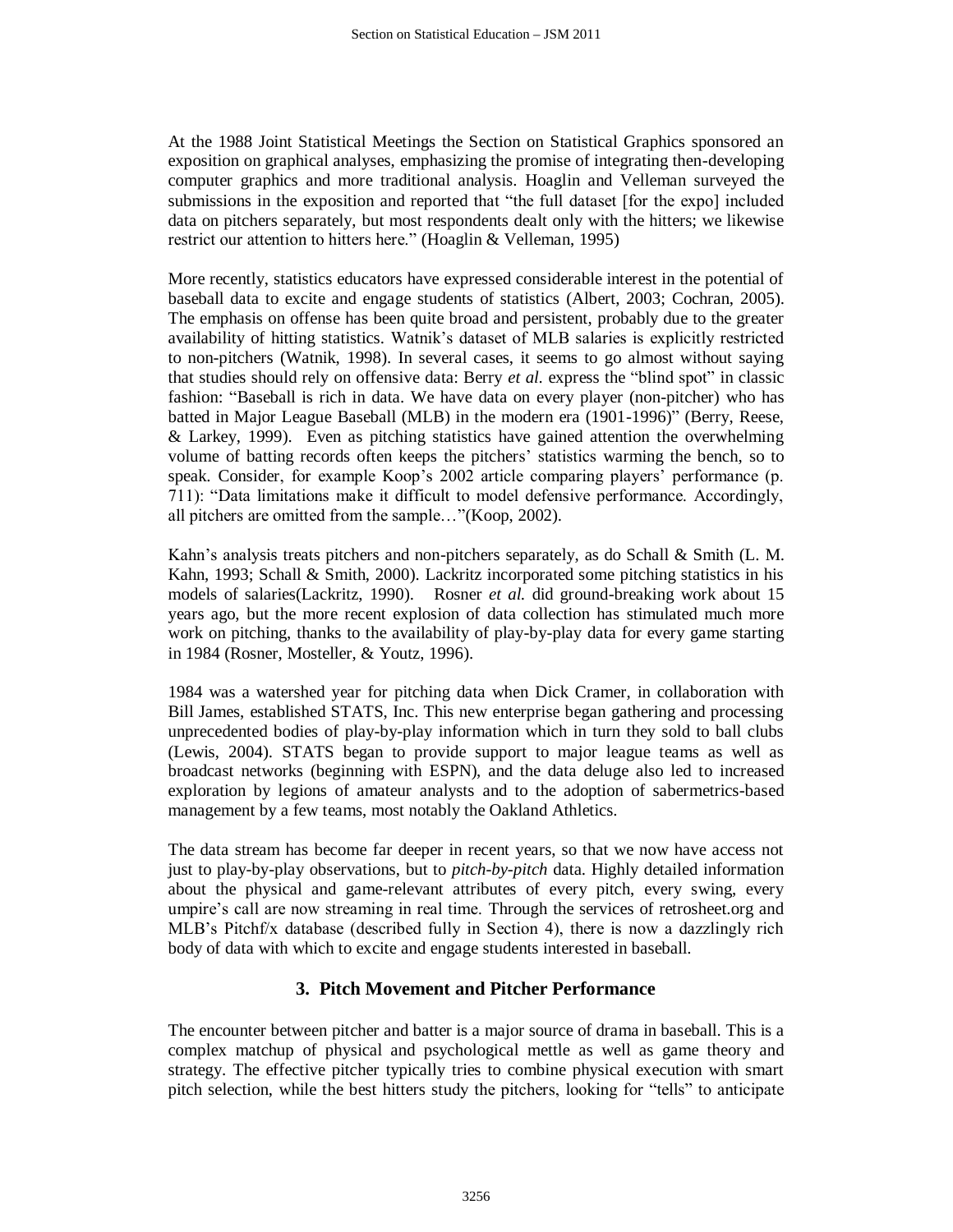the next pitch. Successful hitting appears to be a delicate combination of cognition and athleticism [\(Gray, 2002\)](#page-13-17); the same can be said of successful pitching.

Pitchers control the ball and vary pitch selection, speed, and location in an effort to fool and/or overwhelm the batter. A full account of the physics underlying the flight of different pitches is well beyond the scope of this article, but among the accessible sources are Adair, Clark and Minton [\(Adair, 1990;](#page-13-8) [Clark, 2007;](#page-13-10) [Minton, 1994\)](#page-14-0). For the purposes of this paper and of the class presentation it is sufficient for students to understand that by adjusting the speed, orientation and spin on the ball, a pitcher can cause the pitched ball to deviate from a straight line and from the predictable effects of gravity.

In the discussion and analysis that follow, we adopt this standard convention to represent the three-dimensional space between pitcher and batter:



Figure 1: Axis Orientation to Describe Pitch Movement Image source: [Kagan,](http://sv.wikipedia.org/wiki/Fil:Curveball-magnus-effect.jpg) 2009.

If a pitcher were to throw a "straight line" pitch, it would move in the Y direction towards home plate, would not deflect at all on the X axis, but gravity would account for calculable negative movement along the Z axis. By spinning the ball as it is released, the pitcher induces additional movement in the X direction.

Because the stitches on a baseball protrude from the surface, orientation of the ball axis combines with the irregular surface of the ball to cause asymmetric disturbances in the air as the ball flows through. By varying the spin rate and orientation, these asymmetric and changing disturbances in turn cause differences in air pressure on opposing sides of the ball and the ball's trajectory bends. This is the Magnus Effect (see Figure 2).



Figure 2: Pressure Differentials leading to the Magnus Effect, the Source of Pitch Movement Image source:<http://sv.wikipedia.org/wiki/Fil:Curveball-magnus-effect.jpg>

When throwing a knuckleball, the pitcher imparts minimal spin on a relatively slow pitch. The initial speed of a knuckleball at 60-70 mph, spin rate of 30 revolutions per minute (rpm), which equals 1/2 a revolution and 1/4 of a revolution between pitcher's release and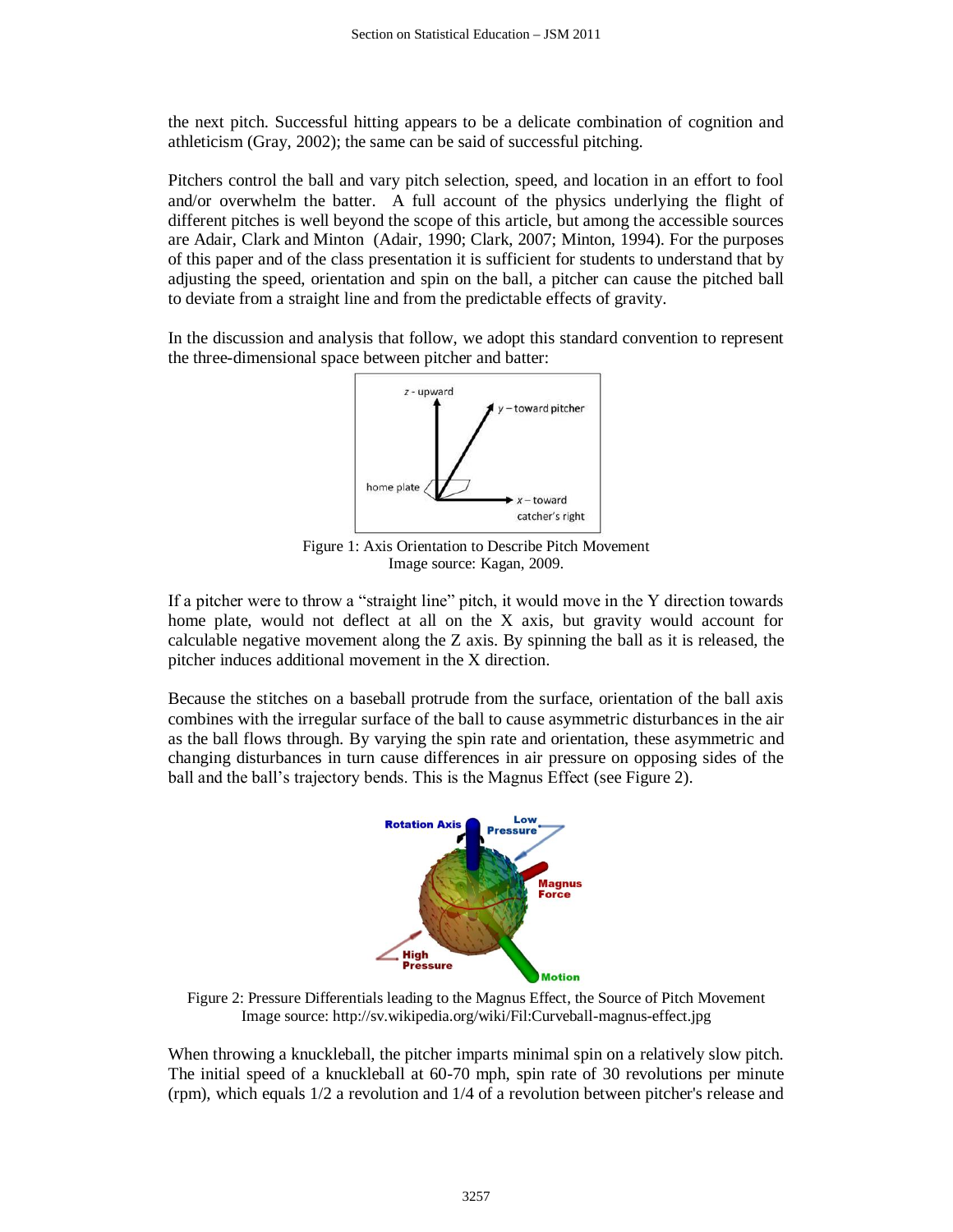bat-ball contact point [\(Bahill & Baldwin, 2007\)](#page-13-9). The very *absence* of rotation magnifies the Magnus Effect, and the flight of the knuckleball becomes quite unpredictable to observers—particularly to batters, catchers and umpires. Figure 3, below, from Adair (2002, p.50) compares the typical flight of a curveball and knuckleball. In the lower part of the figure we see the *break* of the knuckleball, defined as the maximum X-axis deflection from its initial straight trajectory. The unpredictability of the knuckleball accounts both for its rewards and risks, according to Adair (p. 55), and opens the door for very useful class discussions of the foundational concept of *variability* and of its importance both in baseball and in statistical investigations:

"The disadvantage of the knuckleball … is that the forces can vary strongly with very small differences in orientation of the ball; hence the pitcher, however skilled, finds it very difficult to control the pitch. If it breaks sharply, it is difficult to catch and leads to too many passed balls. If it doesn't break, it is no more than a batting practice pitch, which is even worse."



FIGURE 4.1: The left-right trajectories of a curveball and a knuckleball on their way from a right-handed pitcher to a batter. The curve is rotating counterclockwise as viewed from above the ball's line of flight.

Figure 3: Typical Trajectories of Curveball and Knuckleball

On some days in some innings the knuckleball baffles and humiliates good batters. As noted earlier, the pitch is notoriously difficult to hit except when it is notoriously easy to hit [\(garik16, 2010;](#page-13-18) [Kottke, 2008\)](#page-14-12).

Both the movement of the ball and the *dispersion* of the movement are key to its effectiveness. Consider the scatterplots in Figure 4. The left panel shows the X-Z movement for pitches thrown by starting pitchers Tim Wakefield (left panel) and Josh Beckett during the 2009 season.

The scales on both graphs are identical though the color coding is not. In the left panel, the blue points are knuckleballs—Wakefield's near exclusive pitch. In contrast, the right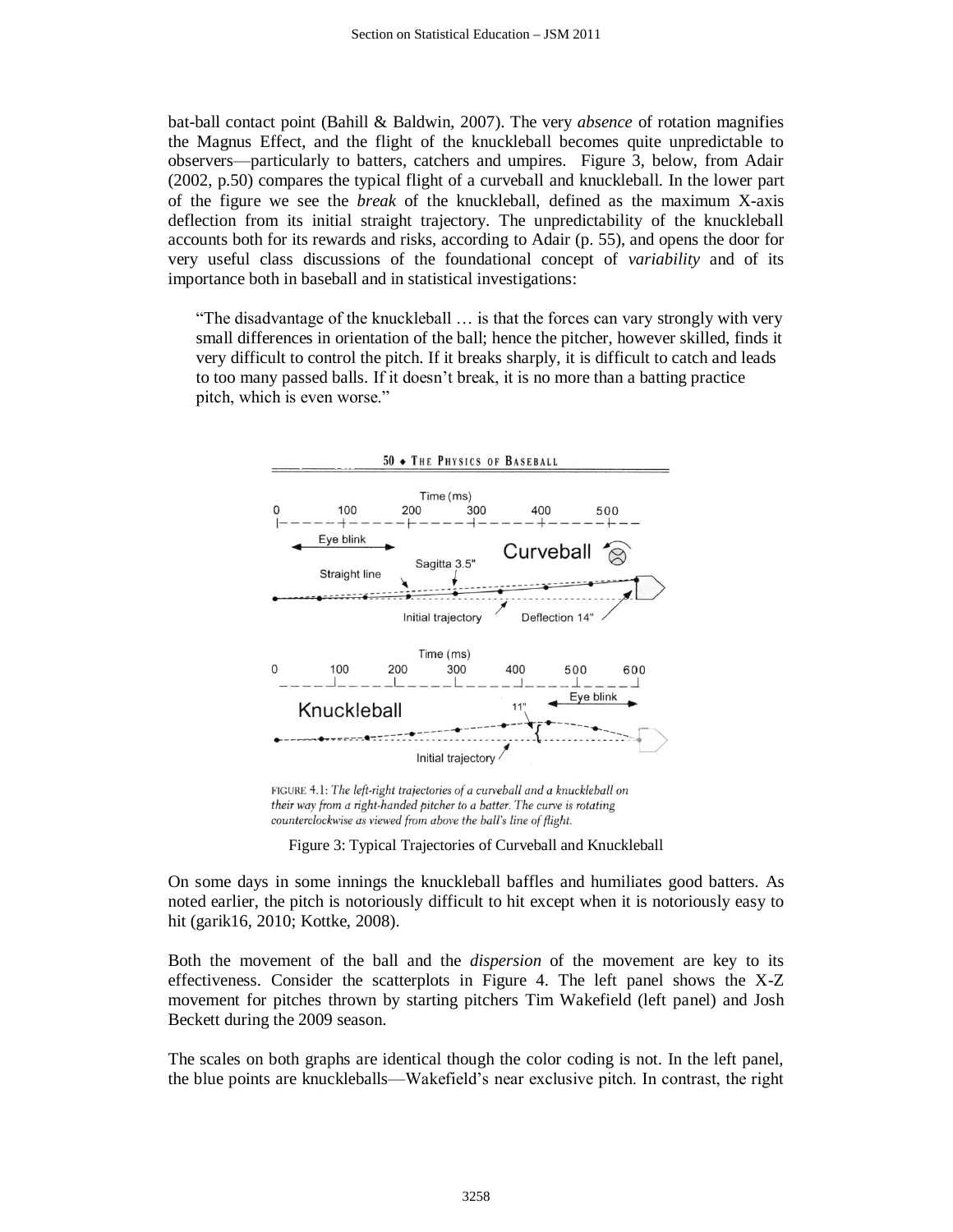panel represents several pitch varieties offered by Beckett. The blue, green, and brown points are fastball varieties. The yellow are changeups and the red are curve balls.



Figure 4: Pitch Movement and Variability—Tim Wakefield and Josh Beckett, 2009 Season

If a batter correctly predicts that a curve ball is on the way, his prediction is loaded with useful information. Curve balls tend to move in comparatively consistent ways. The batter has the chance to adjust his swing to accommodate deviations from the initial trajectory, albeit with very little time to do so.

With Wakefield, batters almost know for sure that the next pitch will be a knuckleball, but this knowledge has almost no practical utility. In classroom discussion, Figure 4 provides a rich set of teaching opportunities to stimulate and direct student thinking about bivariate distributions and their comparisons, about conditional distributions, about informative and non-informative priors, about common-cause and special-cause variation, and about just what those special causes might be in a given situation.

When the ball lacks its unpredictable movement the advantage goes to the hitter, leading many observers and participants to wonder just what accounts for sudden changes in fortune. The apparent unpredictability of the knuckler is the stuff of baseball lore, journalistic flights of fancy, even poetry [\(McCaffery, 1998\)](#page-14-13):

A drop of sweat left on the ball? A stray mosquito? The fat guy in the fourth row who blew on his coffee? Who knows? Who knows how this pitch makes itself?

To reframe these verses in terms of statistics education, we have a response variable and an explanatory theory based on several factors including speed, rotation, and orientation. Physicists even can supply a functional form. Taken together, this model would appear to account for some of the variation in the response variable, but what accounts for the residual variation.

This can lead to a very fruitful class brainstorming session among knowledgeable or opinionated student fans seeking candidate factors that might reduce the unexplained variation. Earlier this season following a particularly effective day's work, Tim Wakefield told a local sports reporter "The more humid the air is, the more resistance [the knuckleball] has against it, so it's going to move a little more" (brackets in original) [\(Abraham, 2011\)](#page-12-0). Wakefield's recent memoir sheds a bit more light: "Whether the result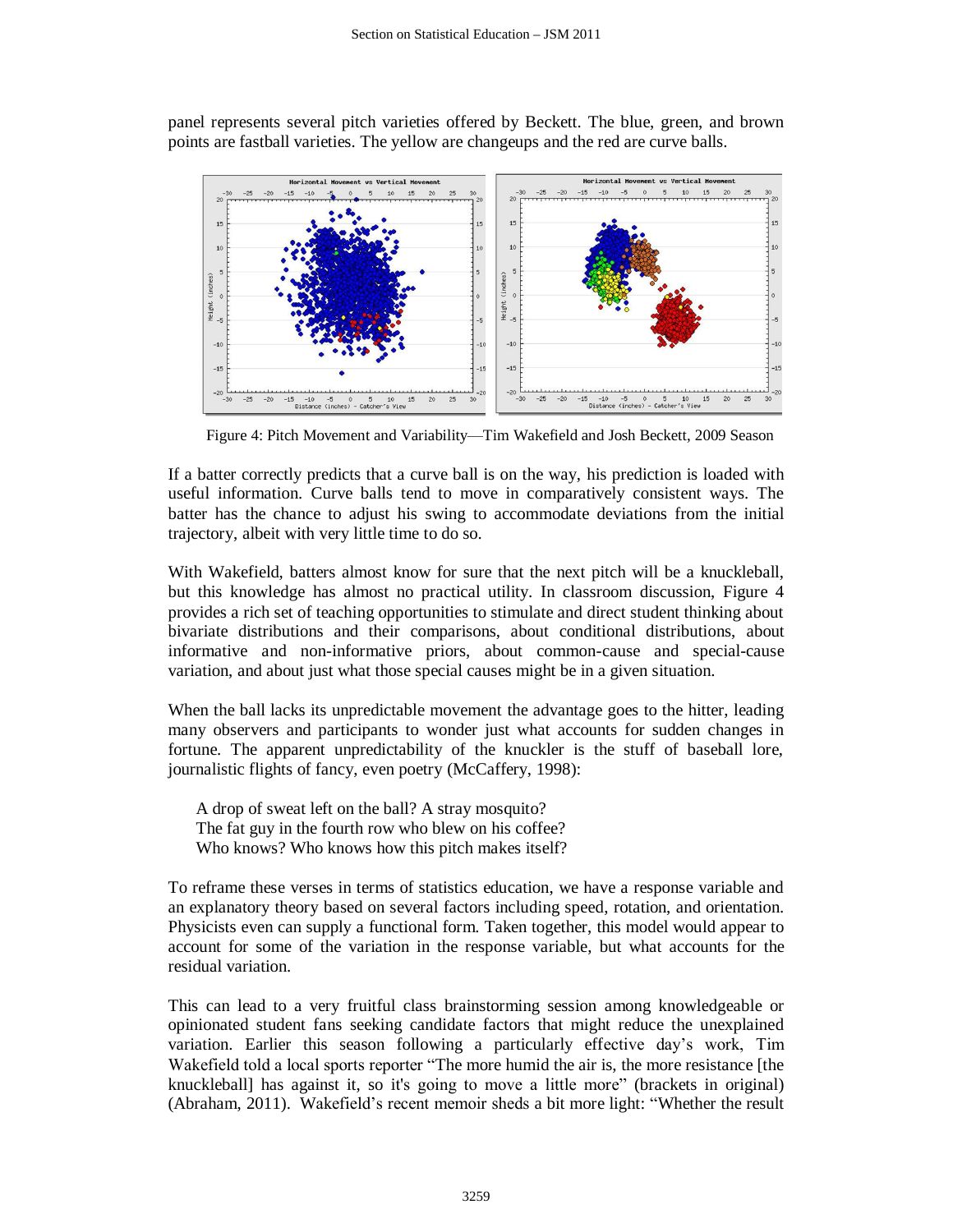of humidity, wind, or maybe nothing at all, the knuckleball is can move dramatically on one pitch and do relatively little on the next, giving managers little advance warning that a pitcher is about to implode" (p. 19) [\(Wakefield & Massarotti, 2011\)](#page-14-14).

In an account of the first game of the 2004 World Series, in which Wakefield was the starting pitcher, the weather figured significantly in his thinking:

By the time Game 1 finally started at precisely 8:09 PM, the New England weather, precisely as one would expect, was something of a factor. The game-time temperature was a crisp 49 degrees, but of far greater concern to Wakefield was the wind blowing in [from center field]… **Wakefield prefers a slight wind blowing against him**... **Wakefield found that wind resistance increased the movement on his pitches. Again, it was a matter of physics. A well-executed knuckler, thrown against the wind, resulted in more acute movement of the pitch** (*ibid.,* p. 208, emphasis added).

In other words, this accomplished practitioner has found that his effectiveness depends in part on some combination of things under his control and on wind and humidity.

## **4. Data Sources, Study Design, and Teaching Opportunities**

The research questions set the stage for an in-class discussion of measurement and study design. The first question might be pursued via experimental design but the second question implies realistic game conditions and therefore demands observational data. Introductory students rather quickly discover the many issues and tradeoffs involved, and the need for operational compromises becomes clear. Is it possible to obtain accurate real-time weather data for each pitch? What kinds of measurements are available for the movement of pitches? What are the best or most suitable measures of pitch movement and pitcher performance? Is it important to control for stadium factors like altitude, domes, or orientation?

Like any *post hoc* observational study, we are limited here by the availability of data, but fortunately the available datasets are quite extensive and easy to access. it will help to start with a description of four primary data sources and then lay out the critical study design choices that I made.

#### **4.1 Data Sources**

This study relies on four major sources of data, briefly described here:

- **[www.retrosheet.org](http://www.retrosheet.org/)**: This organization captures play-by-play data for every game in Major League Baseball.
- **[www.baseball-reference.com](http://www.baseball-reference.com/)**: This site tabulates data initially captured by retrosheet, providing game-by-game summaries for each MLB ball game.
- **MLB Pitchf/x** database: This database contains pitch-by-pitch observations for every pitch thrown in a major league game starting in 2008 (expanded data available in 2009).
- **National Climactic Data Center**'s Hourly Surface Data: This GIS-based searchable database provides detailed weather and climatalogical observations gathered by National Weather Service stations and other observatories around the world [\("National Climactic Data Center \(NCDC\) Geodata Portal," 2011\)](#page-14-15).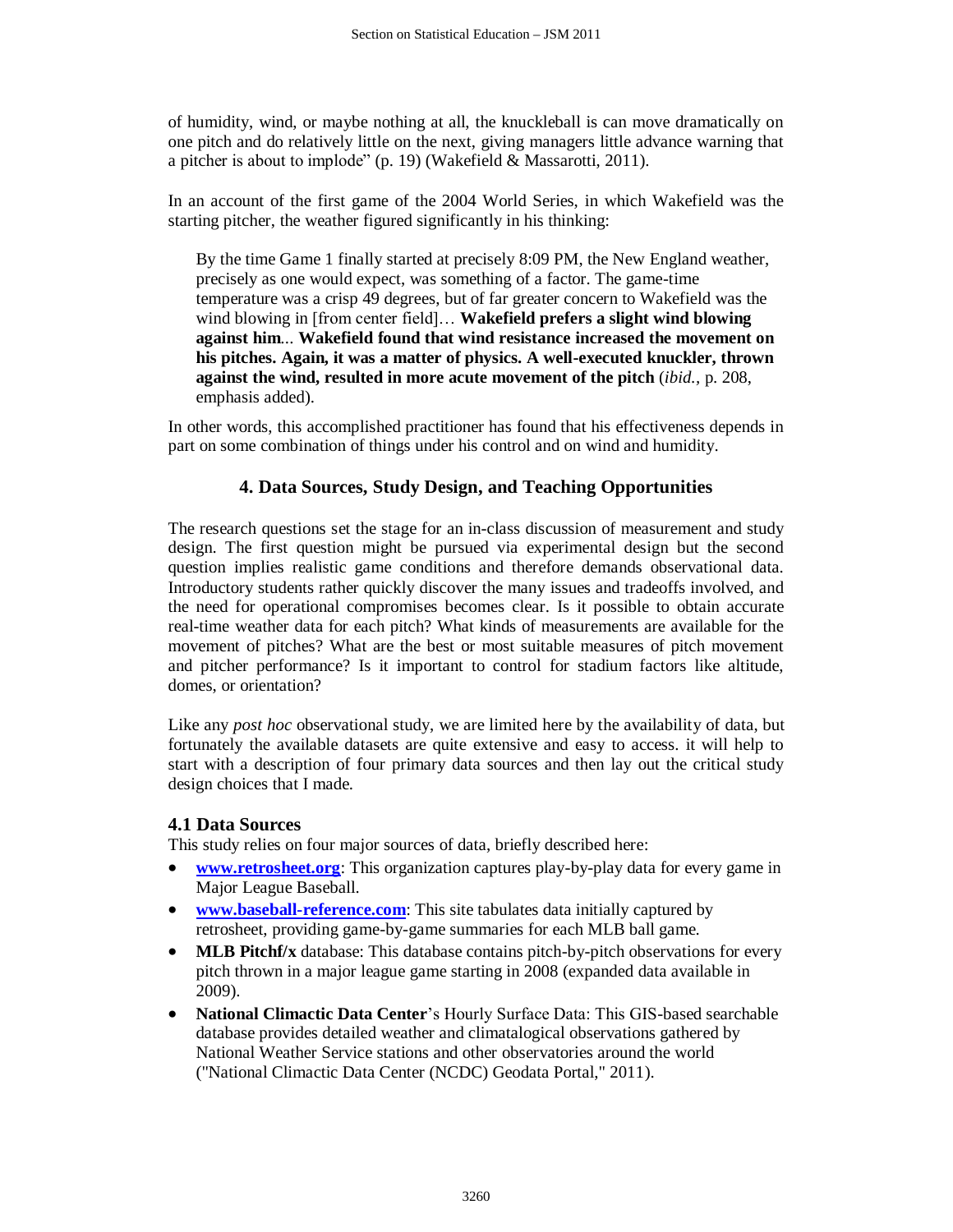With the exception of the Pitchf/x data, all of these sources provide a straightforward interface to generate or capture downloads in \*.csv or \*.xls format. Though one can obtain the Pitchf/x data directly, manipulation requires custom programming. Fortunately, several website developers have built free front-end query tools and these are quite easy to navigate. Among the best are those provided by Kalk, Lefkowitz, and Brooks [\(Brooks, 2011;](#page-13-19) [Kalk, 2007;](#page-13-20) [Lefkowitz, 2011\)](#page-14-16). For extremely helpful introductions to the data available in the pitchf/x database, see Nathan and Albert [\(Albert,](#page-13-1)  [2010;](#page-13-1) [Nathan, 2010\)](#page-14-17).

Variables from these four sources were combined into a single JMP data table, joining the four original data tables by date and game starting time. NCDC observations are recorded approximately hourly; the observations most closely preceding game time were used. For most introductory students, the details of downloading and integrating data from disparate sources would be excessively confusing. Students may benefit from a description of the process of locating, selecting, and consolidating the data to understand that this is not a mysterious process.

## **4.2 Design Considerations**

To investigate the two research questions it was necessary to make choices, and these too are worth discussing in class. Some these choices were driven by data availability, while others were matter of limiting the scope of the project.

During his career, Wakefield has worked both as a starting pitcher and a reliever. Given the differences in preparation for starters as well as the managerial nature of research questions, I limited the analysis to the performance of starting pitchers in each game omitting relief appearances.

Though we have detailed data for every pitch of every major league game, the data about weather conditions are typically available hourly and there is no reliable way to identify the prevailing conditions in a given ballpark at a particular moment in a game. Hence I decided to record a single set of weather-related variables at game time, and apply them to the entire game. Clearly, this is not an ideal design but as a starting point in the investigation seems reasonable. This choice is closely related to the decision to make the **game** the basic unit of analysis, rather than the pitch, the at-bat, or the inning.

Each stadium is slightly different, and some of those differences may have implications for a knuckleball pitcher. There is some variation in the compass orientation of ballparks, so that a wind from one direction might be blowing in at one park, but across the diamond at another. Each stadium lies at a different altitude, affecting air density and barometric pressure, and wind patterns within ballparks also vary. To control for ballpark variation, the analysis is restricted to home games played by the Red Sox at Fenway Park.

Baseball teams play 81 games each season at home, and at most a pitcher enjoying uninterrupted health might expect to appear as a starter in perhaps one-fourth of those games. As such, a single season provides a small sample of games for any individual pitcher. For this reason, I decided to observe Wakefield's performance over the course of several seasons.

The first phase of the analysis focused on knuckleball movement. I restricted the sample to Wakefield's knuckleballs during his home starts for seasons 2008 through 2010.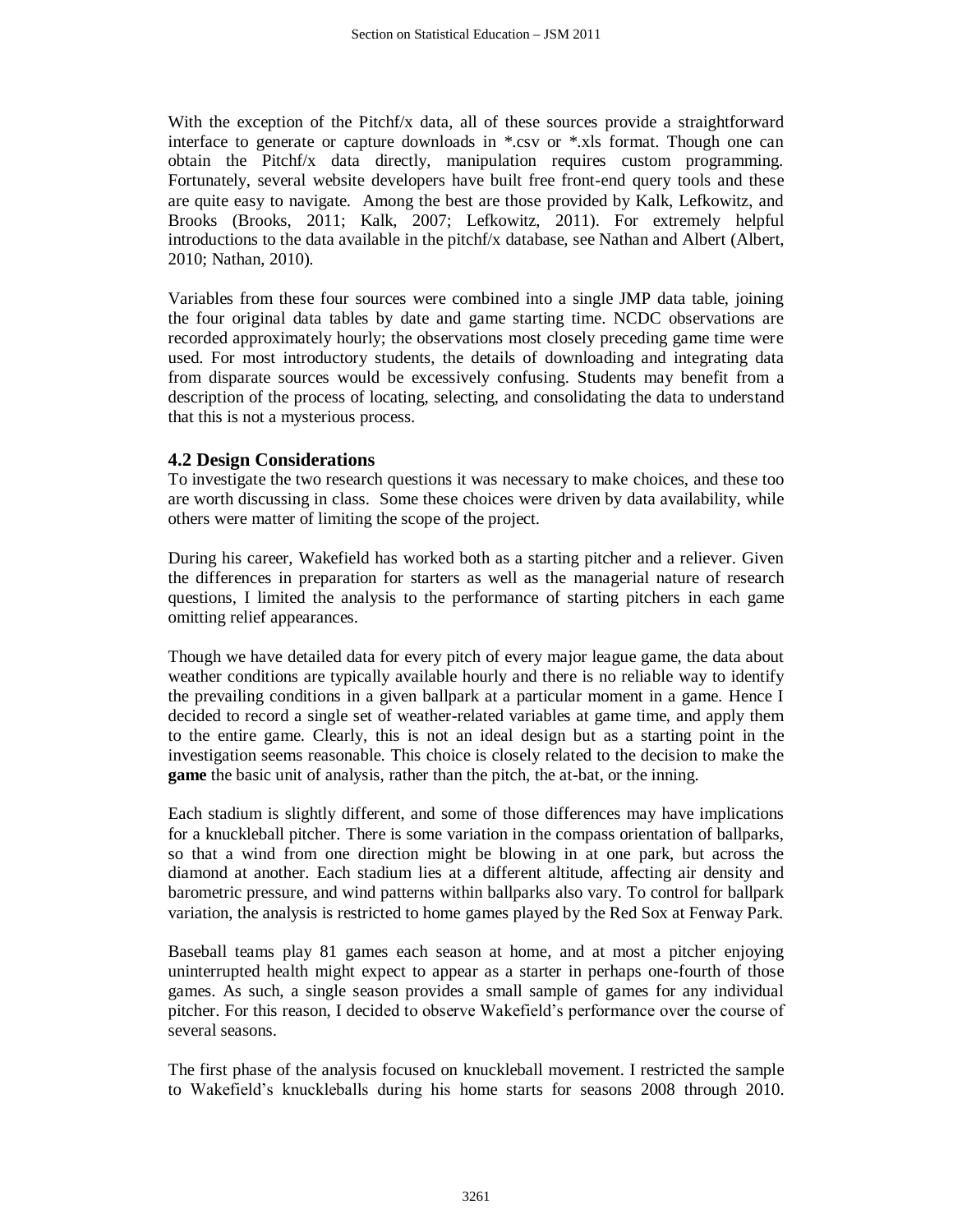According to Pitchf/x database in this period Wakefield threw a knuckleball 99.6% of the time. This analysis omits the non-knucklers.

For the second phase of the analysis dealing with pitching effectiveness, I wanted to compare Wakefield's performance to all of the other starters on the Red Sox staff. For this model, I used combined data from 2007-2009, holding the 2010 season out for later validation. In that three-year span, Wakefield started 40 games and the rest of the staff started 203 home games.

Across the data sources there is some redundancy in the sense that particular variables appear in two sources. In most instances, the observations are consistent and can be readily reconciled. One notable exception comes when we look at the weather data from the NCDC and retrosheet.org. In the discussion that follows, the ballpark-specific weather conditions come from Retrosheet, following the logic that the NCDC observations are made at Logan Airport, several miles from Fenway and situation at the edge of Boston Harbor where both temperature and wind direction may well vary from the stadium. On the other hand, Retrosheet does not report relative humidity, dew point or barometric pressure so those come from the NCDC.

## **5. Models and Variable Definitions**

This section presents two models corresponding to the two research questions. The analysis is essentially exploratory. The physics involve well-developed theory, but it is not clear whether or how atmospheric and weather-related variables should appropriately enter either model. In some instances we have several plausible measures of a single construct. *A priori* there is little reason to expect one measure to be superior to another. Hence, the models are presented below in terms of constructs and candidate measures. The estimates presented in Section 6 were developed through a combination of stepwise regression and author judgment.

## **5.1 Pitch Movement Model and Variables**

The earlier discussion suggests that pitch movement is a function of the pitcher's skill in launching the knuckleball as well as various atmospheric and climatalogical conditions. The model presented here includes three measures of pitcher skill and five environmental condition variables. As noted above, other factors are controlled by the design of the study. The Pitchf/x database includes several measurements of pitch movement In this part of the study, "break length" is the dependent variable. Break-length "is the largest deviation, in inches, of the actual from the straight-line trajectory" [\(Nathan, 2010\)](#page-14-17). For each game which Wakefield started, I computed the mean break length of all pitches during his starting appearances. The candidate explanatory factors are listed in Table 1, with a short rationale for their inclusion in the model:

| Variable              | Definition and Rationale for inclusion                                       |
|-----------------------|------------------------------------------------------------------------------|
| Mean(Spin Axis)       | Pitchf/x records axis of rotation $(1-360 \deg)$ for each pitch. This is the |
|                       | simple arithmetic mean of that measure. Pitcher attempts to optimize         |
|                       | break by orienting seams in a specific way.                                  |
| StdDev(Spin Axis)     | Standard deviation of spin axis. As deviation increases, break length        |
|                       | may decline from maximum.                                                    |
| Mean (Spin Rate), rpm | The ideal knuckleball barely spins. Increases in spin rate should            |

| Table 1: Candidate Explanatory Variables for Average Break Length |  |  |  |
|-------------------------------------------------------------------|--|--|--|
|-------------------------------------------------------------------|--|--|--|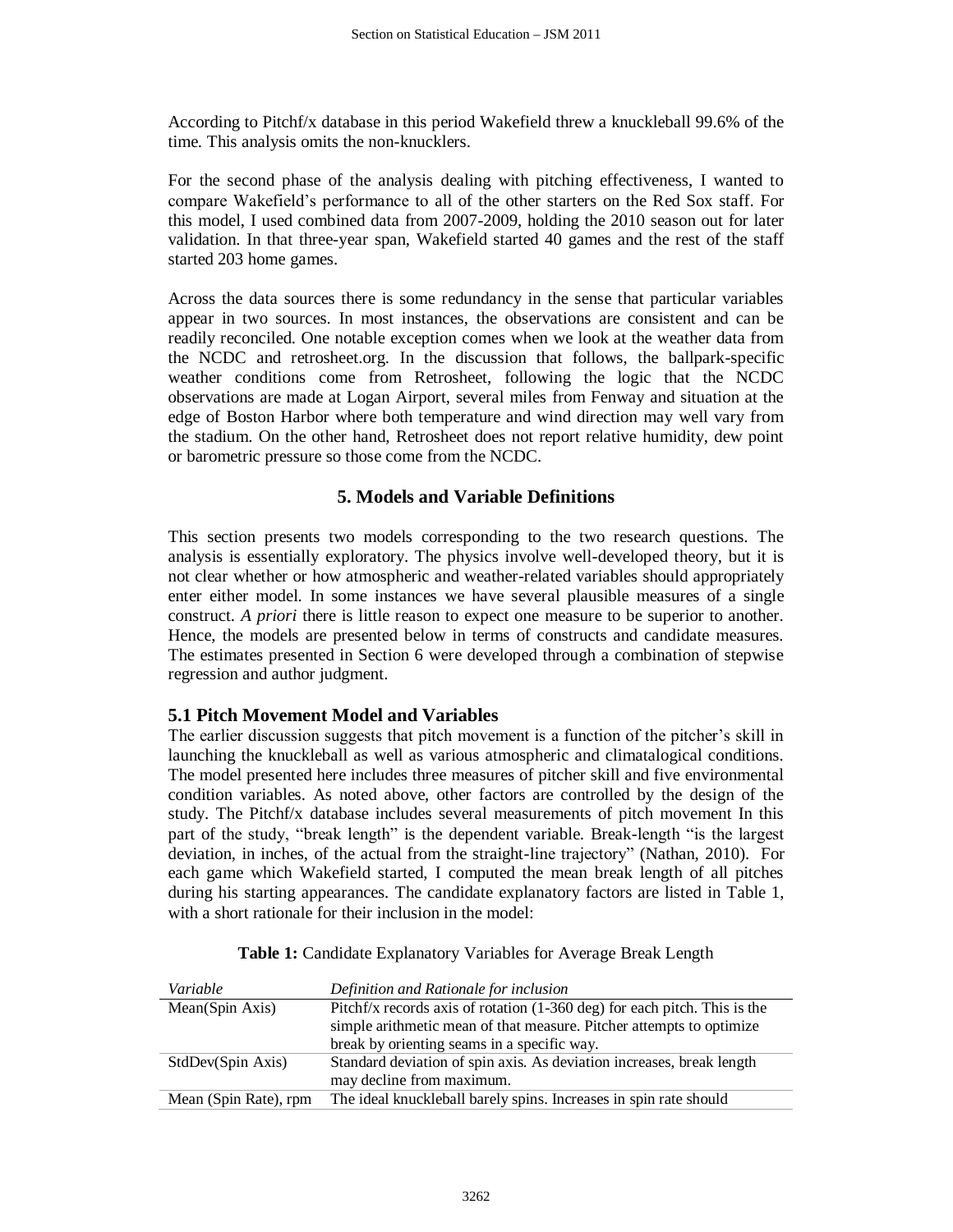|                           | diminish mean break length, other things being equal.                          |
|---------------------------|--------------------------------------------------------------------------------|
| Wind Speed, mph           | NCDC-reported wind speed prior to game; <i>a priori</i> it is difficult to say |
|                           | whether increased wind speed would have a positive or negative impact          |
|                           | on pitch movement                                                              |
| Crosswind Dummy           | Equals 1 if wind is blowing across the diamond.                                |
| Dewpoint $(^{\circ}$ F)   | Dewpoint is a measure of humidity, representing the temperature at             |
|                           | which the air is saturated. Higher dewpoints correspond to higher              |
|                           | humidity; conventional baseball wisdom is that higher humidity is              |
|                           | associated with more movement.                                                 |
| Temperature $(^{\circ}F)$ | Theory is not clear as to whether temperature should effect movement,          |
|                           | but is included as a control.                                                  |
| Barometric Pressure at    | NCDC reports sea-level pressure; Fenway Park lies nearly at sea-level.         |
| Sea Level (inches)        | Given the physics of the knuckleball, it is reasonable to expect some          |
|                           | impact of high pressure, but it is not clear whether that would increase       |
|                           | or decrease movement.                                                          |

#### **5.2 Pitching Effectiveness Model and Variables**

In contrast to pitch movement, the choice of an appropriate dependent variable is more challenging in the case of pitching effectiveness. The traditional measure is game Earned Run Average (ERA). Section 10.18 of the Official Rules of MLB define an earned run in explicit detail, enumerating the conditions under which a run is considered earned [\("Official Rules of Baseball," 2010\)](#page-14-18). Essentially, runs scored are earned by the starting pitcher unless they come as the result of an error or interference. Game ERA is a normalized figure extrapolating the number of earned runs over 9 innings. Higher ERAs indicate comparatively ineffective pitching performance.

The trouble with ERA as a metric is that earned runs do not depend exclusively on the performance of the pitcher. Once a ball is put into play by a batter then many other factors beyond the pitcher's control enter the picture. In particular, the consequences of a batted ball depend heavily on the positioning and effectiveness of defensive play. The sabermetrics literature is replete with lengthy discussions of the shortcomings of pitching metrics, because of the interdependence of defense. Many "defensive independent pitching statistics" (DIPS) have been proposed, but none are yet widely accepted as standard [\(Basco & Davies, 2010\)](#page-13-21).

The difficulties of devising a "pure" measure of pitching effectiveness can form the basis for useful discussions in the classroom—what exactly do we measure? What are the strengths and weaknesses of alternative measurements and summary statistics? To what degree does a particular statistic authentically capture a specific construct?

Section 6 reports and interprets the estimated model. In this phase of the analysis, I estimated the model twice. First I used the games which Wakefield started, and then I used games started by the rest of the pitching staff.

In this model, there are three groups of variables listed in Table 2. The first (Days Rest) should capture a pitcher's readiness to pitch. The second (Opp Team Avg) is the end-ofseason team batting average of the opposing team. Clearly this is unknown at game time, but this measure serves as a proxy for the quality of the opposing team hitters. Other things being equal, most pitchers would tend to have a lower game ERA pitching against a weak (low average) lineup. The remaining five variables all measure different aspects of the weather and atmospheric conditions.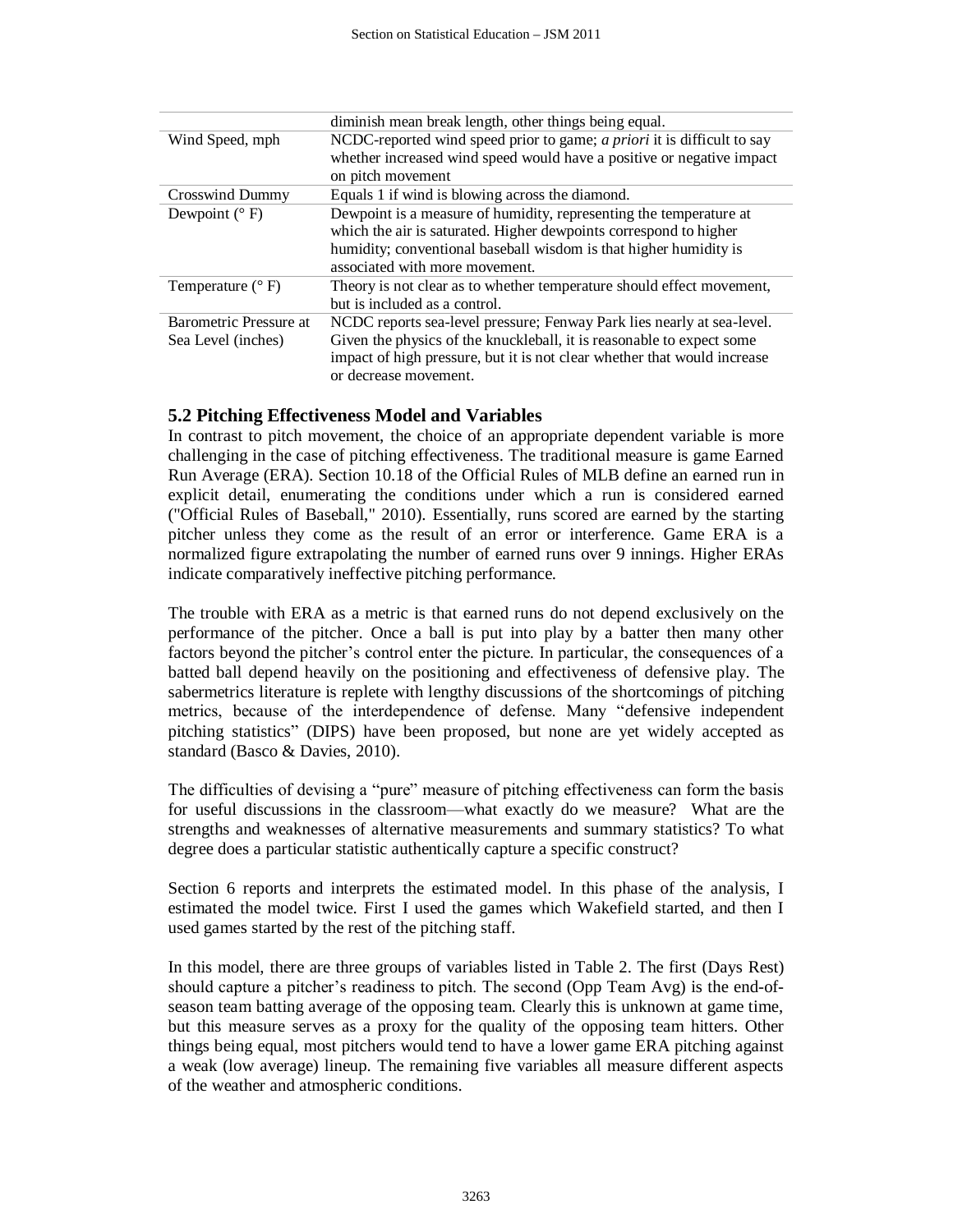| Variable                 | Definition and Rationale for inclusion                                         |
|--------------------------|--------------------------------------------------------------------------------|
| Days Rest                | The number of days elapsed since a pitcher's previous start. For most          |
|                          | pitchers, performance should improve with additional rest, so the              |
|                          | expected sign is negative: ERA should be lower with more rest.                 |
| Opp Team Batting         | End-of-season team batting average of the opposing team, which serves          |
| Avg                      | as a proxy for the quality of the opposing team hitters. Other things          |
|                          | being equal, the sign of this coefficient should be positive.                  |
| Wind Speed, mph          | NCDC-reported wind speed prior to game; <i>a priori</i> it is difficult to say |
|                          | whether increased wind speed would have a positive or negative impact          |
|                          | on pitch movement                                                              |
| <b>Windout Dummy</b>     | Equals 1 if wind is from home towards centerfield.                             |
| <b>Relative Humidity</b> | Whereas dewpoint is an absolute measure (controlling for pressure) this        |
|                          | is a measure relative to temperature. Conventional baseball wisdom is          |
|                          | that higher humidity is associated with more movement.                         |
| Barometric Pressure at   | NCDC reports sea-level pressure. Given the physics of the knuckleball,         |
| Sea Level (inches)       | it is reasonable to expect some impact of high pressure, but it is not clear   |
|                          | whether that would increase or decrease movement.                              |

#### **Table 2:** Candidate Explanatory Variables for Pitching Performance

#### **6. Findings**

#### **6.1 Knuckleball Movement Model**

Table 3 summarizes the regression estimates for the first model. The table presents two iterations of the model, where the first set of estimates include all of the variables shown in Table 1, and the second set of estimates drops the insignificant variables.

The magnitude of coefficients—inches of mean maximum lateral break per unit change in the factor—are less important to this discussion than the sign and significance of the estimates. As noted earlier, the dataset is based on 22 starting appearances by Tim Wakefield between 2008 and 2010, analyzing only knuckleballs.

| <b>Table 3: OLS</b> Estimates of the Average Break Length Model |                 |         |               |          |
|-----------------------------------------------------------------|-----------------|---------|---------------|----------|
| Variable                                                        | $Estimates -$   | P-Value | Estimates—    | P-Value  |
|                                                                 | full model      |         | reduced model |          |
| Intercept                                                       | 16.1697         | 0.1807  | 10.3162       | < 0.0001 |
| Mean(Spin Axis)                                                 | 0.0235          | 0.0003  | 0.0233        | < 0.0001 |
| StdDev(Spin Axis)                                               | 0.0149          | 0.0201  | 0.0144        | 0.0136   |
| Mean (Spin Rate), rpm                                           | $-0.0016$       | 0.1214  | $-0.0017$     | 0.0574   |
| Wind Speed, mph                                                 | $-0.0154$       | 0.3761  |               |          |
| Crosswind Dummy                                                 | $-0.7052$       | 0.0040  | $-0.7000$     | 0.0014   |
| Dewpoint $(^{\circ}$ F)                                         | $-0.0110$       | 0.3003  | $-0.0122$     | 0.0796   |
| Temperature $(^{\circ}F)$                                       | 0.0032          | 0.7565  |               |          |
| Barometric Pressure at Sea Level (inches)                       | $-0.2048$       | 0.5935  |               |          |
| $R^2$   Adj $R^2$                                               | $0.79 \pm 0.66$ |         | 0.70<br>0.77  |          |
| F                                                               | 6.017           | 0.0023  | 10.787        | 0.0001   |

**Table 3:** OLS Estimates of the Average Break Length Model

In the reduced model, we find that four factors are significant at the 0.05 level and the other two are significant at the 0.10 level. The model accounts for roughly 77% of the variation in break length and includes variables related to Wakefield's actions and to weather conditions. Both the orientation of the pitch (mean of spin axis) and the *variability* of the orientation (standard deviation of the axis) positively affect the break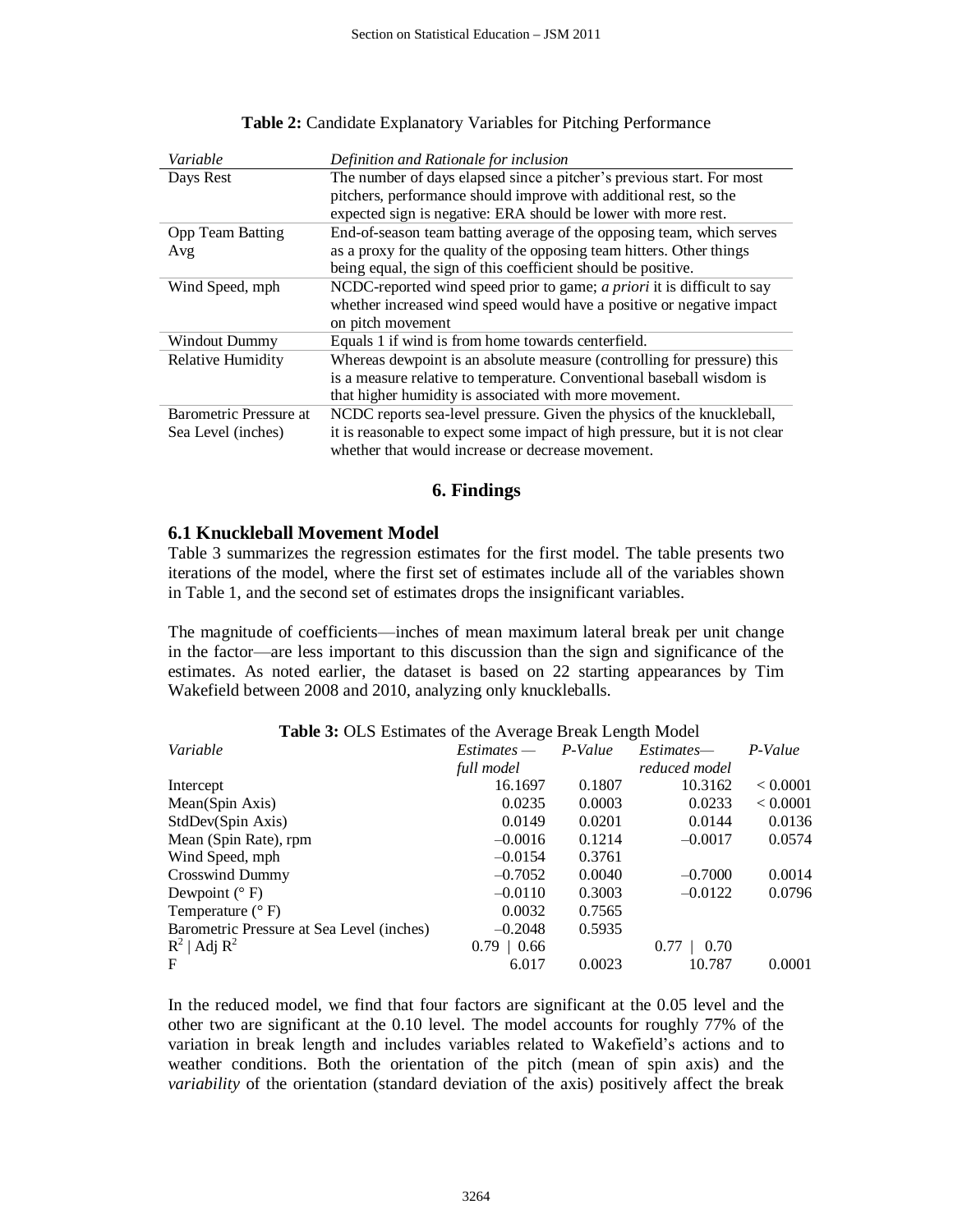length. It is mildly surprising that varying the spin axis increases the break length. As expected, lower spin rates are associated with larger break other things being equal.

The presence of a crosswind appears to reduce the mean break length regardless of wind speed, and higher humidity (dewpoint) is associated with lower break length after controlling other factors. This is surprising in light of the belief—held by Wakefield and other baseball insiders—that higher humidity enhances the effectiveness of the knuckler.

The residuals (not shown here) reveal no important violations of regression assumptions and there is no evidence of collinearity. This model provides opportunities to illustrate several important concepts in multiple regression modeling, including hypothesis development, model specification, interpretation of coefficients, and the practical and managerial implications of estimates. It also nicely exemplifies a situation in which multiple factors simultaneously influence the variation in a response variable.

## **6.2 Pitching Effectiveness Model**

 $\overline{a}$ 

For this model, I divided the dataset into two subsets: games started by Wakefield and those started by all other pitchers. Table 4 reports the estimation results. In contrast to the pitch movement model, this model has relatively little explanatory power especially for the games started by pitchers other than Wakefield.

| <b>Table 4: OLS Estimates of the Game ERA Model</b> |                 |         |                       |         |  |
|-----------------------------------------------------|-----------------|---------|-----------------------|---------|--|
| Variable                                            | Wakefield       | P-Value | <i>Other Starters</i> | P-Value |  |
|                                                     | Starts $(n=40)$ |         | $(n=203)$             |         |  |
| Intercept                                           | $-19.4312$      | 0.1700  | $-7.5236$             | 0.6983  |  |
| Days Rest                                           | 0.0103          | 0.4781  | 0.0148                | 0.0139  |  |
| <b>Opposing Team Batting Avg</b>                    | $-25.2558$      | 0.0106  | $-0.6370$             | 0.9620  |  |
| Wind Speed, mph                                     | $-0.0692$       | 0.0056  | $-0.0023$             | 0.9515  |  |
| Wind Out Dummy $(=1$ when wind blows                | $-0.4201$       | 0.0410  | $-0.0035$             | 0.9796  |  |
| out to center field)                                |                 |         |                       |         |  |
| <b>Relative Humidity</b>                            | 0.0082          | 0.1609  | $-0.0042$             | 0.9492  |  |
| Barometric Pressure at Sea Level (inches)           | 1.0136          | 0.0340  | 0.3992                | 0.5419  |  |
| $R^2$   Adj $R^2$                                   | $0.46 \pm 0.36$ |         | 0.001<br>0.03         |         |  |
| F                                                   | 4.709           | 0.0015  | 1.049                 | 0.3947  |  |

One immediately striking result is that the variables which are significant in Wakefield's case are *not* significant for the other pitchers<sup>1</sup> and likewise, the one variable that may have explanatory power for the others is irrelevant in the Wakefield case. Other pitchers' Game ERAs appear to be insensitive to weather conditions, and may be increased slightly with a longer hiatus between appearances. Given the weakness of the second set of estimates, there was little point in evaluating residuals. For the estimates of Wakefield's performance, residual analysis raises no questions about OLS assumptions, and again there is no indication of collinearity.

Wakefield's effectiveness seems to be unrelated to frequency of starts and this aligns with conventional wisdom that knuckleballers can take the mound regardless of rest. More interestingly, his Game ERA benefits from stronger winds, from wind blowing out (recall that he prefers to pitch into the wind), and from lower barometric pressure. The estimates also indicate that after accounting for these atmospheric conditions, he is more

 $1$  This applies both to the other starters collectively and individually. Only the aggregate results are reported here.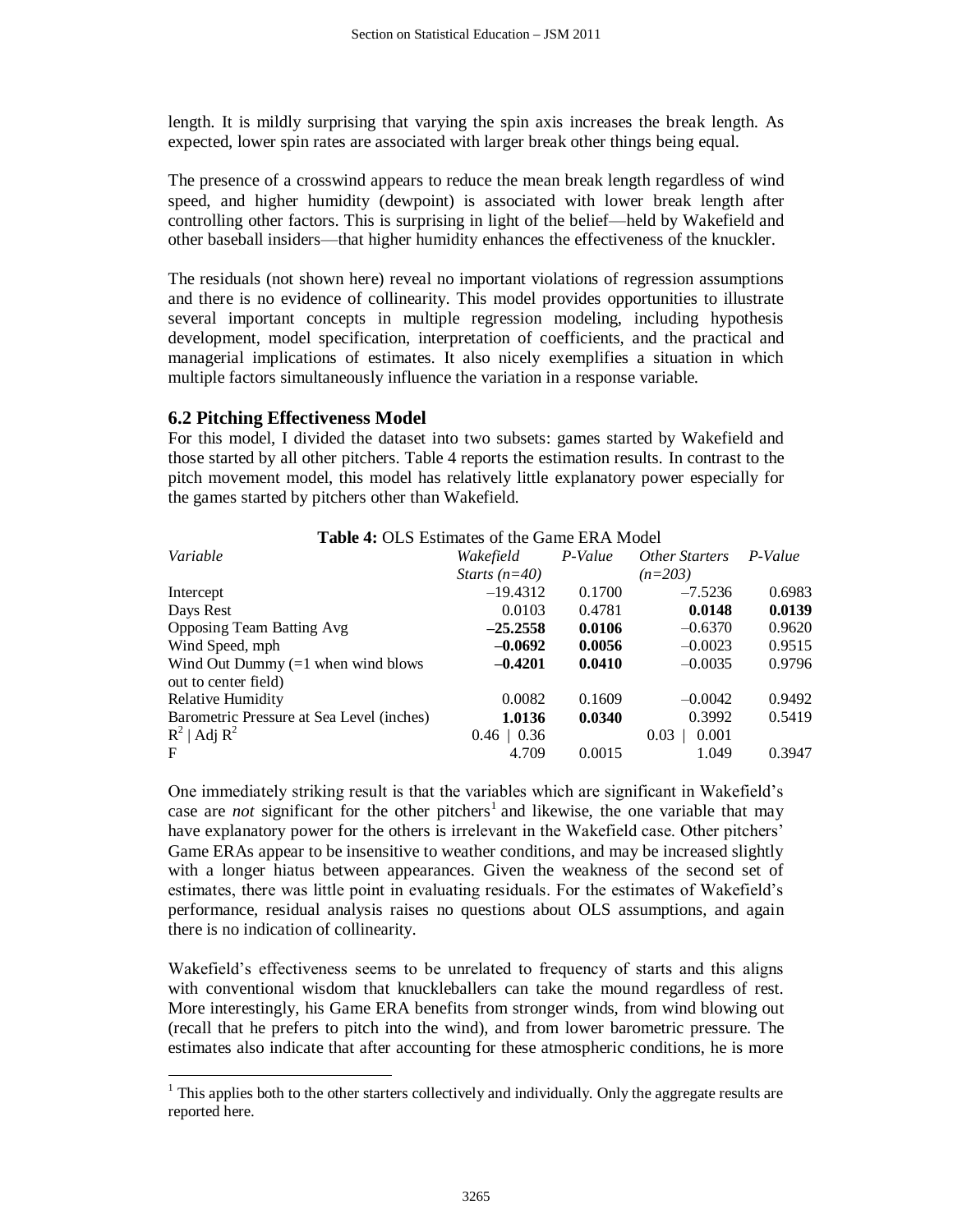effective (lower ERA) against teams with better batting averages. This result is surprising; one can speculate about a reasonable causal chain but it is difficult to offer a definitive plausible explanation.

The important takeaway message here is that three atmospheric factors *do* have predictive power for the knuckleball pitcher but *not* for the other members of the pitching staff during the study period. It is also very much worth noting that the atmospheric variables that seem to influence pitch movement are different from the ones that influence ERA. Several factors might account for the differences: ERA is defense-dependent and not as much under the pitcher's control as pitch movement; batters and pitchers do attempt to adjust to expected pitch movements, and those adjustments may be imperfect; the two models are estimated using different seasonal samples.

## **7. Discussion and Further Research**

This paper has laid out a comprehensive example of a research investigation targeted to statistics students who share a common interest in baseball. The study draws on common knowledge among baseball fans and players, illustrating the use of massive observational databases that have recently become available. It leads students through one iteration of the entire process of a statistical investigation.

Along the way, there are numerous opportunities to engage students in serious thought about critical concepts such as study design, representative sampling, variable selection, and interpretation of multiple regression coefficients. The dataset that supports this study draws on several sources and though it should be and has been sanitized for use by students, there are still real-world complications embedded in the dataset that can enrich and deepen understanding of statistical practice. The study reported here has several limitations, already discussed, that provide opportunities for critical thinking and open the door for students to suggest ways to mitigate their impact or to design an improved follow-on study.

Some sensible improvements and enhancements include the following:

- Apply the findings to later seasons to test predictive value.
- Estimate similar models for away games as well as home games, controlling for stadium variables such as elevation, orientation, and presence of a dome.
- Examine pitch-by-pitch movement data, rather than using summary statistics per game, integrating NCDC data.
- Further examine "pitcher-only" (*i.e.* defense-independent) measures of effectiveness.
- Further examine relationship of pitch movement to outcomes.

#### **Acknowledgements**

Many thanks to Jim Albert for his very constructive and helpful suggestions, and to Tim Wakefield for inspiration.

#### **References**

<span id="page-12-0"></span>Abraham, P. (2011, May 28, 2011). Wakefield Spot-on Again*. The Boston Globe,* p. 1.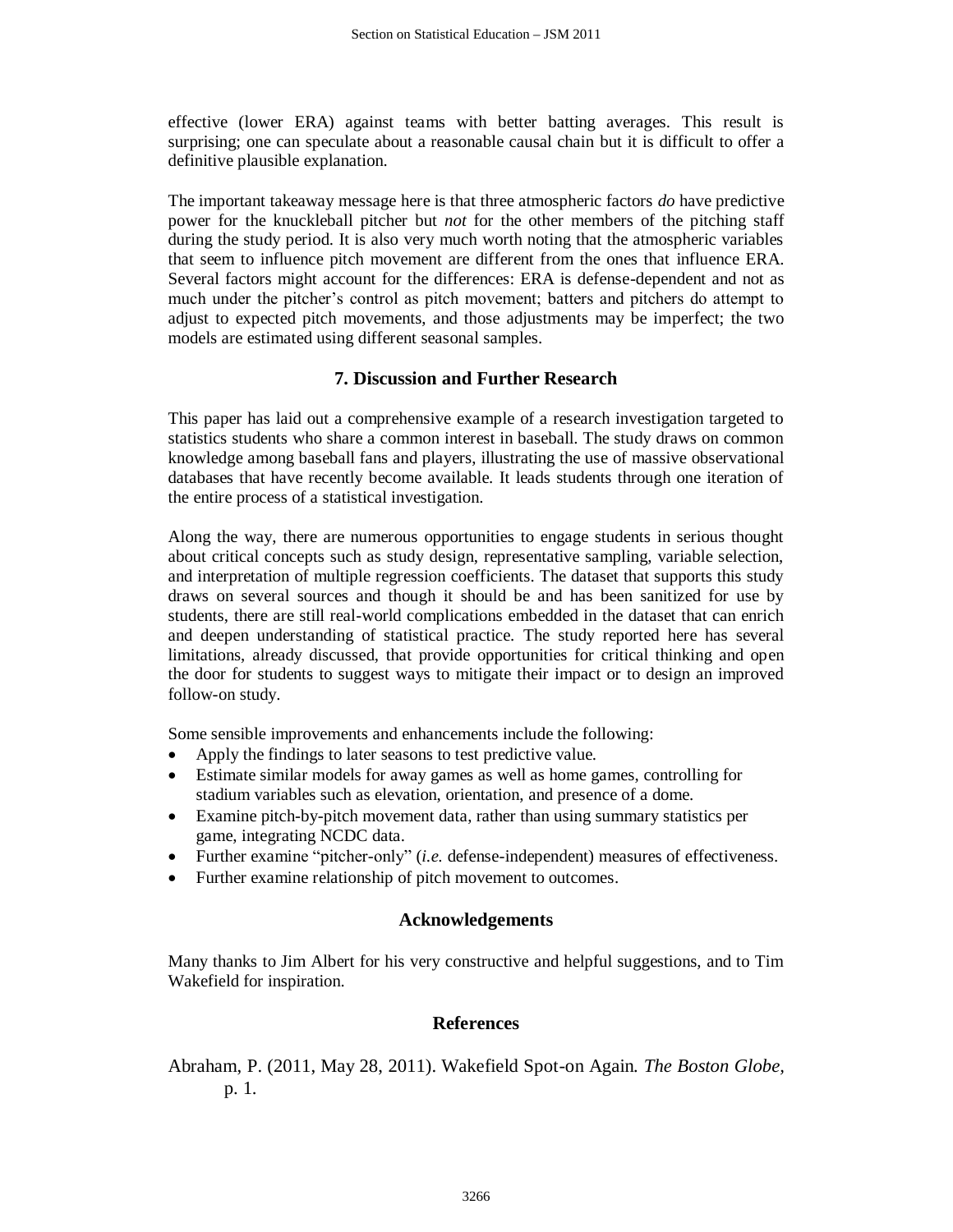- <span id="page-13-8"></span>Adair, R. K. (1990). *The Physics of Baseball* (3rd (2002) ed.). New York: HarperCollins.
- <span id="page-13-12"></span>Albert, J. (1994). Exploring Baseball Hitting Data: What About Those Breakdown Statistics? *Journal of the American Statistical Association, 89*(427), 1066-1074.
- <span id="page-13-0"></span>Albert, J. (2003). *Teaching Statistics Using Baseball*. Washington, DC: The Mathematical Association of America.
- <span id="page-13-1"></span>Albert, J. (2010). Baseball Data at Season, Play-by-Play, and Pitch-by-Pitch Levels. *Journal of Statistics Education [online], 18*(3), 27. Retrieved from [www.amstat.org/publications/jse/v18n3/albert.pdf](http://www.amstat.org/publications/jse/v18n3/albert.pdf)
- <span id="page-13-13"></span>Albright, S. C. (1993). A Statistical Analysis of Hitting Streaks in Baseball. *Journal of the American Statistical Association, 88*(424), 1175-1183.
- <span id="page-13-9"></span>Bahill, A. T., & Baldwin, D. G. (2007). Describing baseball pitch movement with right-hand rules. *Computers in Biology and Medicine, 37*, 1001-1008.
- <span id="page-13-21"></span>Basco, D., & Davies, M. (2010). The Many Flavors of DIPS: A History and an Overview. *Baseball Research Journal, 39*(2).
- <span id="page-13-14"></span>Bennett, J. M., & Flueck, J. A. (1983). An Evaluation of Major League Baseball Offensive Performance Models. *The American Statistician, 37*(1), 76-82.
- <span id="page-13-16"></span>Berry, S. M., Reese, C. S., & Larkey, P. D. (1999). Bridging Different Eras in Sports. *Journal of the American Statistical Association, 94*(447), 661-676.
- <span id="page-13-19"></span>Brooks, D. (2011). BrooksBaseball.net. from <http://www.brooksbaseball.net/content.php>
- <span id="page-13-10"></span>Clark, D. (2007). K-ball physics explained. Retrieved 7/10/2011, from <http://www.oddball-mall.com/knuckleball/mego.htm>
- <span id="page-13-2"></span>Cochran, J. J. (2005). Can You Really Learn Basic Probability by Playing a Sports Board Game? *The American Statistician, 59*(3), 266-272.
- <span id="page-13-6"></span>Depken, C. A. (2000). Wage disparity and team productivity: evidence from major league baseball. *Economics Letters, 67*, 87-92.
- <span id="page-13-18"></span>garik16. (2010, June 11, 2010). Why is it so hard to hit the knuckleball? [http://www.amazinavenue.com/2010/6/10/1511336/why-is-it-so-hard-to](http://www.amazinavenue.com/2010/6/10/1511336/why-is-it-so-hard-to-hit-the)[hit-the](http://www.amazinavenue.com/2010/6/10/1511336/why-is-it-so-hard-to-hit-the)
- <span id="page-13-3"></span>Goodwin, D. K. (1998). *Wait Till Next Year*. New York: Simon & Schuster.
- <span id="page-13-17"></span>Gray, R. (2002). Markov at the Bat: A Model of Cognitive Processing in Baseball Batters. *Psychological Science, 13*(6), 542-547.
- <span id="page-13-15"></span>Hoaglin, D., & Velleman, P. (1995). A critical look at some analyses of major league baseball salaries. *The American Statistician, 49*, 277-284.
- <span id="page-13-11"></span>Kagan, D. (2009). The Anatomy of a Pitch: Doing Physics with PITCHf/x Data. *The Physics Teacher, 47*, 412-416.
- <span id="page-13-7"></span>Kahn, L. M. (1993). Free Agency, Long-term contracts and compensation for major league baseball: estimates from panel data. *The Review of Economics and Statistics, 75*(1), 157-164.
- <span id="page-13-4"></span>Kahn, R. (1987). *The Boys of Summer*. New York: Harper Collins.
- <span id="page-13-20"></span>Kalk, J. (2007). PITCHf/x tool by Josh Kalk. 2011, from [http://baseball.bornbybits.com/php/combined\\_tool.php](http://baseball.bornbybits.com/php/combined_tool.php)
- <span id="page-13-5"></span>King, S. (1999). *The Girl Who Loved Tom Gordon*. New York: Scribner.